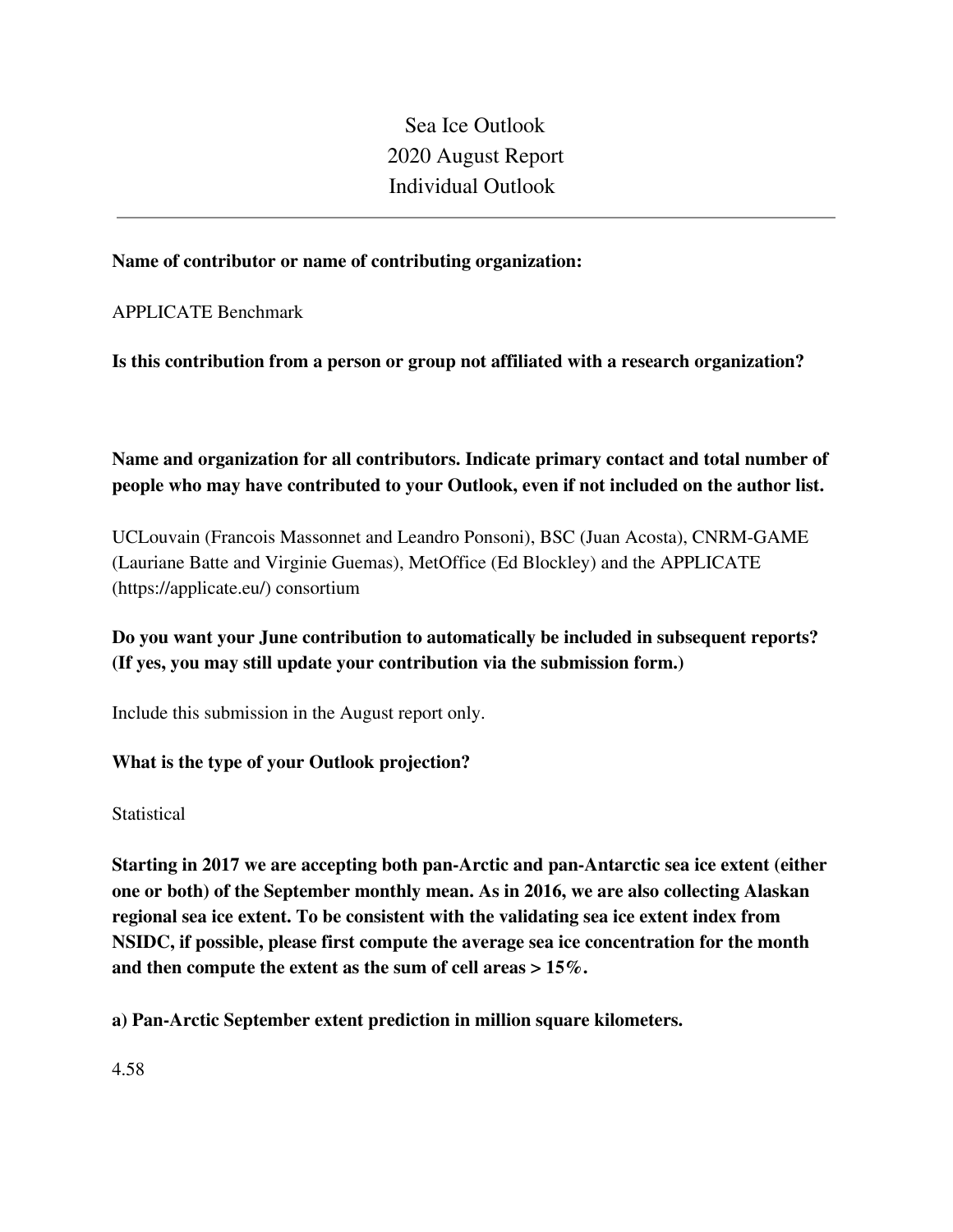**b) same as in (a) but for pan-Antarctic. If your method differs substantially from that for the Arctic, please enter it as a separate submission.**

### 18.35

**c) same as in (b) but for the Alaskan region. Please also tell us maximum possible extent if every ocean cell in your region were ice covered.**

**"Executive summary" of your Outlook contribution (using 300 words or less) describe how and why your contribution was formulated. To the extent possible, use non-technical language.**

We forecast that the September 2020 monthly mean Arctic sea ice extent will be between 3.90 and 5.26 million km $\pm$ ¼Γëñ (95% confidence interval), with 4.58 million km $\pm$ ¼Γëñ as our best estimate. We estimate that the 2012 minimum is exceptionally unlikely (0.2% chance) to be broken (medium confidence statement).

## **Brief explanation of Outlook method (using 300 words or less).**

The APPLICATE-benchmark outlook is a simple statistical forecast based exclusively on the knowledge of past daily Arctic sea ice extent. It is produced in three steps:

Step 1:

Sea ice extent is forecasted for each day between the initial time (August 11st, 2020) and December 31st, 2020, as the August 11 sea ice extent anomaly (calculated with respect to the quadratic trend line computed over 1979-2019) added to the relevant day background estimate. The background estimate itself is calculated as the 1979-2019 quadratic trend of extent for that day extrapolated to 2020. A weight is applied to the anomaly term, equal to the correlation between the relevant day and August 11 anomalies estimated over 1979-2019 so that more weight is put on the anomaly term when the autocorrelation of the time series is high, and more weight is put on the background term when the autocorrelation tends to zero.

# Step 2:

The September mean of daily forecasts is then estimated and is used to produce an initial 2020 forecast.